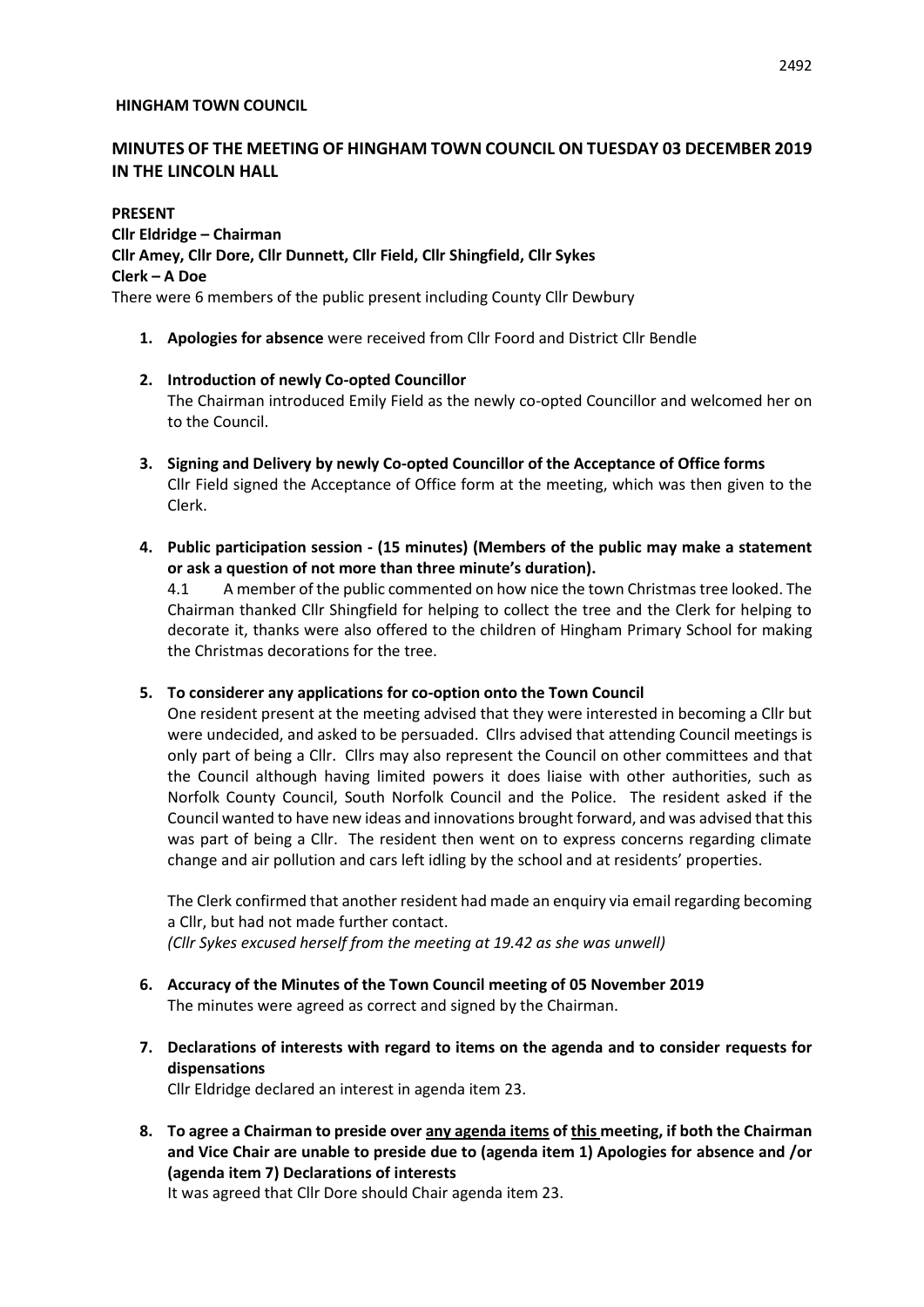**9. Matters arising from the Minutes of 05 November 2019 (written Clerks report circulated prior to the meeting see appendix A)**

Thanks were offered to Cllr Shingfield for moving the new grit bin to Church Street. The Clerk advised that she would see if the anti-speeding group had a sticker that they could place on the grit bin.

## **10. Working party reports**

There had been no working party meetings and was therefore no reports.

## **11. Reports from representatives on external bodies**

- 11.1 Cllr Dunnett advised that the Hingham Charity would like to hear of anyone in need of a donation this year.
- 11.2 Cllr Dore advised that she had attended a Norfolk ALC Well-being Task & Finish Group meeting, regarding town buses. Councils were asked for ideas regarding climate change and several suggestions were made, including reducing the impact of the school run by the introduction of "walking buses", other suggestions included the use of electric buses and having more park and ride facilities, but further away from the city. Cllr Dore advised that street lighting/LED lighting was also discussed.

# **12. General Correspondence (information/circulars etc)**

- **12.1 Have your say on division boundaries for Norfolk: Extension until 11th February 2020**
- **12.2 Norfolk County Council – Changes to bus services**
- **12.3 Norfolk Constabulary - HINGHAM, DEOPHAM & WICKLEWOOD Newsletter**
- **12.4 Norfolk Constabulary – Rogue Trader Alerts**
- **12.5 South Norfolk Help Hub Bulletin**
- **12.6 Norfolk ALC Compliance with website accessibility regulations for Norfolk ALC provided council websites**
- **12.7 Norfolk ALC Bulletin**
- **12.8 Power for People.org - Request to support the Local Electricity Bill**

# **13. Correspondence (not for public inspection) as addressed directly to Hingham Town Council (from residents etc.)**

None

**14. To discuss and agree any required responses/actions in relation to any item(s) of correspondence** 

> **14.1 Ref 12.8** Power for People.org - Request to support the Local Electricity Bill – it was proposed and agreed to support this bill

# **15. District Councillor's report**

District Cllr Bendle was not present at the meeting.

## **16. County Councillor's report**

County Councillor Dewsbury advised that there was not a lot to report due to "purdah" (prior to the general election). She advised that there had been a passing out parade for the Fire Services new recruits.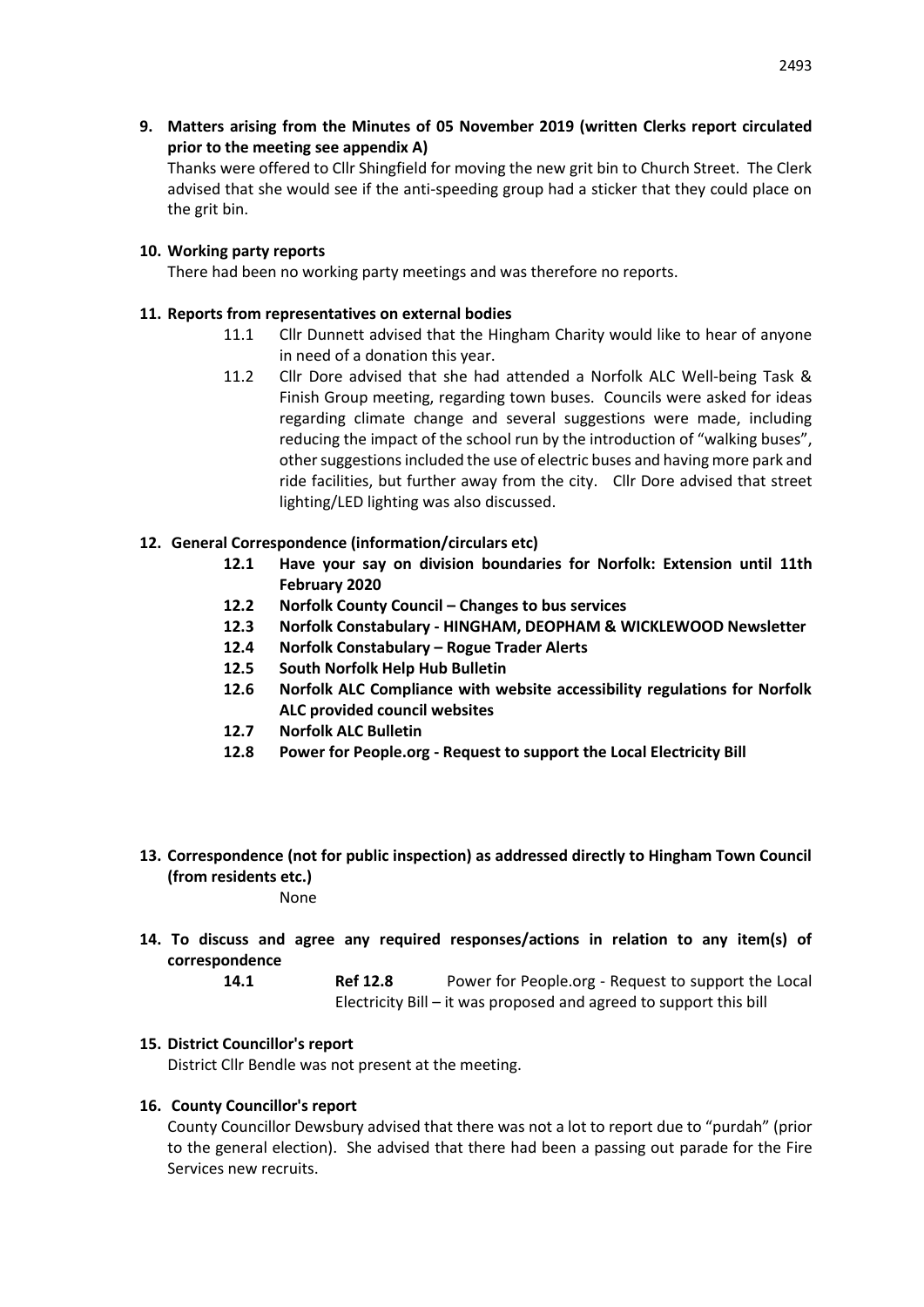## **17. Planning Decisions**

- 17.1 2019/2142 Two storey extension to rear of property 7 Low Road Hingham Norfolk NR9 4NG - Approval with Conditions
- 17.2 2019/2062 Beech tree, reduce the branches over hanging out-building from 6m to 4m to clear the roof by 2 meters. Quorn House 10 Market Place Hingham NR9 4AF - No objections
- 17.3 2019/1946 Proposed dropped kerb to allow a driveway with turning area at front and rear of property 27 Norwich Road Hingham NR9 4LS - Approval with Conditions
- 17.4 2019/1855 T13 Lime reduce height by 4 metres from approx 18m to 14m. 1 Lonsdale Crescent Hingham NR9 4ND - Approval with Conditions
- 17.5 2019/1840 oak tree reduce crown on west side from 10m to 6.5m 10 Chapel Street Hingham NR9 4JH - Approval with Conditions
- 17.6 2019/1846 (T1) Sycamore to reduce all branches (NSEW) by approx 2m and crown lift to approx 6m from ground to first branch by removing secondary branch work only. 1 Hardingham Street Hingham Norfolk NR9 4JB - Approval with Conditions

## **18. Planning Applications (as notified by SNC for consultation)**

- **18.1 2019/2153 and 2019/2154 - Location: 2 Chapel Street Hingham NR9 4JH Proposal: Remove existing outbuilding and replace with a single storey shed Application Type: Householder and listed building consent** The Council agreed to recommend approval
- **18.2 2019/2263 - Location: 3 Lonsdale Crescent Hingham Norfolk NR9 4ND Proposal: Single storey side extension with pitched roof and internal alterations Application Type: Householder** The Council agreed to recommend approval
- **18.3 2019/2247 - Location: Quorn House 10 Market Place Hingham NR9 4AF Proposal: Removal of plasterboard and coving on both sides of alcoves in main bedroom and reinstatement of original walls and period appropriate coving. Installation of period appropriate non-functioning fireplace Application Type: Listed Building Consent** The Council agreed to recommend approval
- 19. *(other planning applications where the Town Council is not a consultee for information only) NONE*

#### **(ITEMS 20-24 FINANCE)**

**20. To receive the draft minutes of the Finance Committee meeting of 19 November 2019 –** *including the budget monitoring figures April to September 2019* **(see Appendix B)** A copy of the draft minutes was circulated to all Cllrs prior to the meeting, the Clerk confirmed that the draft minutes from the Finance Committee meeting would be agreed at the next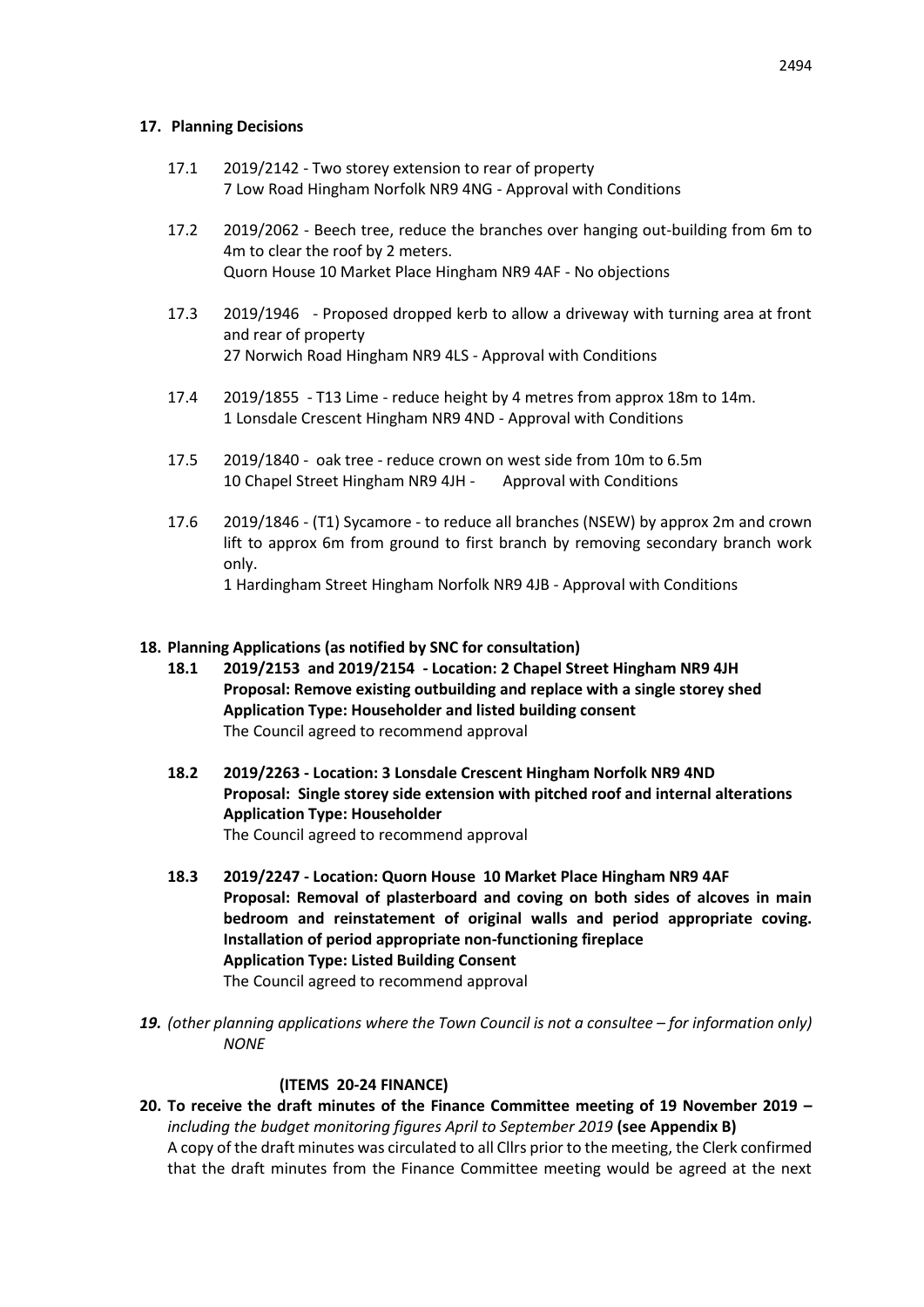Finance Committee meeting. No comments were made regarding the budget monitoring figures.

*21.* **To receive a copy of/and make comments on the proposed draft budget for 2020/21 as produced by the Finance Committee** *(the 2020/21 budget will be finalised at the meeting on 07 January 2020)*

The Clerk advised that she would need to adjust the figures to increase the amount included in the budget for staff costs, to account for a possible rise in hourly rates as per any changes (as negotiated and confirmed by NALC) to the Local Government Pay Scales. The proposed (by the Finance Committee) annual grant to Norfolk Citizens Advice of £600 also needed to be included in the draft budget figures. The draft budget will be discussed by the Council at the January meeting where the 2020/21 budget will be agreed and the precept figure will also agreed.

- **22. Proposal to invite tenders for an internal auditor for (2019/20) financial year-end audit**  It was agreed to invite tenders for an Internal Auditor for (2019/20) financial year-end audit.
- **23. To discuss the recommendation by the Finance Committee to award a grant/donation of £400 to Norfolk Citizens Advice**

The Finance Committee recommended to the Council that a grant/donation of £400 should be made from the 2019/20 grants/donations budget, (following a request from Norfolk Citizens Advice for funding). It noted that historically a grant of £600 was given annually to Citizens Advice as the service is used by people of Hingham. It was agreed by the Council to award the £400 grant/donation for 2019/20.

# **24. To approve Accounts for Payment (as below and any additional invoices received)**

The Clerk confirmed that since the agenda had been published she had received invoices from TTSR ltd for grass cutting and from the Lincoln Social Centre for hire of the hall and the storage room. The accounts for payment were agreed (as below) and the cheques signed.

|               | <b>ACCOUNTS FOR PAYMENT 03 December 2019</b> |              |  |                        |                                            |            |  |
|---------------|----------------------------------------------|--------------|--|------------------------|--------------------------------------------|------------|--|
| cheque number |                                              | <b>TOTAL</b> |  | <b>PAYEE</b>           | <b>DETAILS</b>                             | <b>VAT</b> |  |
| 104008        | £                                            | 1,663.42     |  | D Ramm                 | wages £1647.14                             |            |  |
|               |                                              |              |  |                        | cleaning products 11.30                    | 1.57       |  |
|               |                                              |              |  |                        | binbags 4.98                               | 0.83       |  |
| 104009        | £                                            | 1,267.69     |  | A Doe                  | wages (£1173.59)                           |            |  |
|               |                                              |              |  |                        | toilet roll (28.34)                        | 4.72       |  |
|               |                                              |              |  |                        | craft for tree<br>decs/laminating (£65.79) | 10.96      |  |
| d debit       | £                                            | 130.07       |  | NEST (D/DEBIT)         | <b>PENSION</b>                             |            |  |
| 104010        | £                                            | 240.00       |  | Cozens UK Ltd          | <b>LIGHTING MAINTENANCE</b>                | 40.00      |  |
| 104011        | £                                            | 115.31       |  | <b>XEROX FINANCE</b>   | <b>PRINTER LEASE</b>                       | 18.49      |  |
| 104012        | £                                            | 12.07        |  | ANGLIAN WATER BUSINESS | <b>FAIRLAND</b>                            |            |  |
| 104013        | £                                            | 638.36       |  | <b>EON</b>             | STREET LIGHT ENERGY                        | 106.39     |  |
| 104014        | £                                            | 161.00       |  | <b>SLCC MEMBERSHIP</b> |                                            |            |  |
| 104015        | £                                            | 350.00       |  | LINCOLN SOCIAL CENTRE  | <b>ROOM AND HALL HIRE</b>                  |            |  |
| 104016        | £                                            | 2,967.29     |  | <b>TTSR LTD</b>        | <b>GRASS CUTTING</b>                       | 494.54     |  |
| <b>TOTAL</b>  | £                                            | 7,545.21     |  |                        | <b>TOTAL VAT</b>                           | 677.50     |  |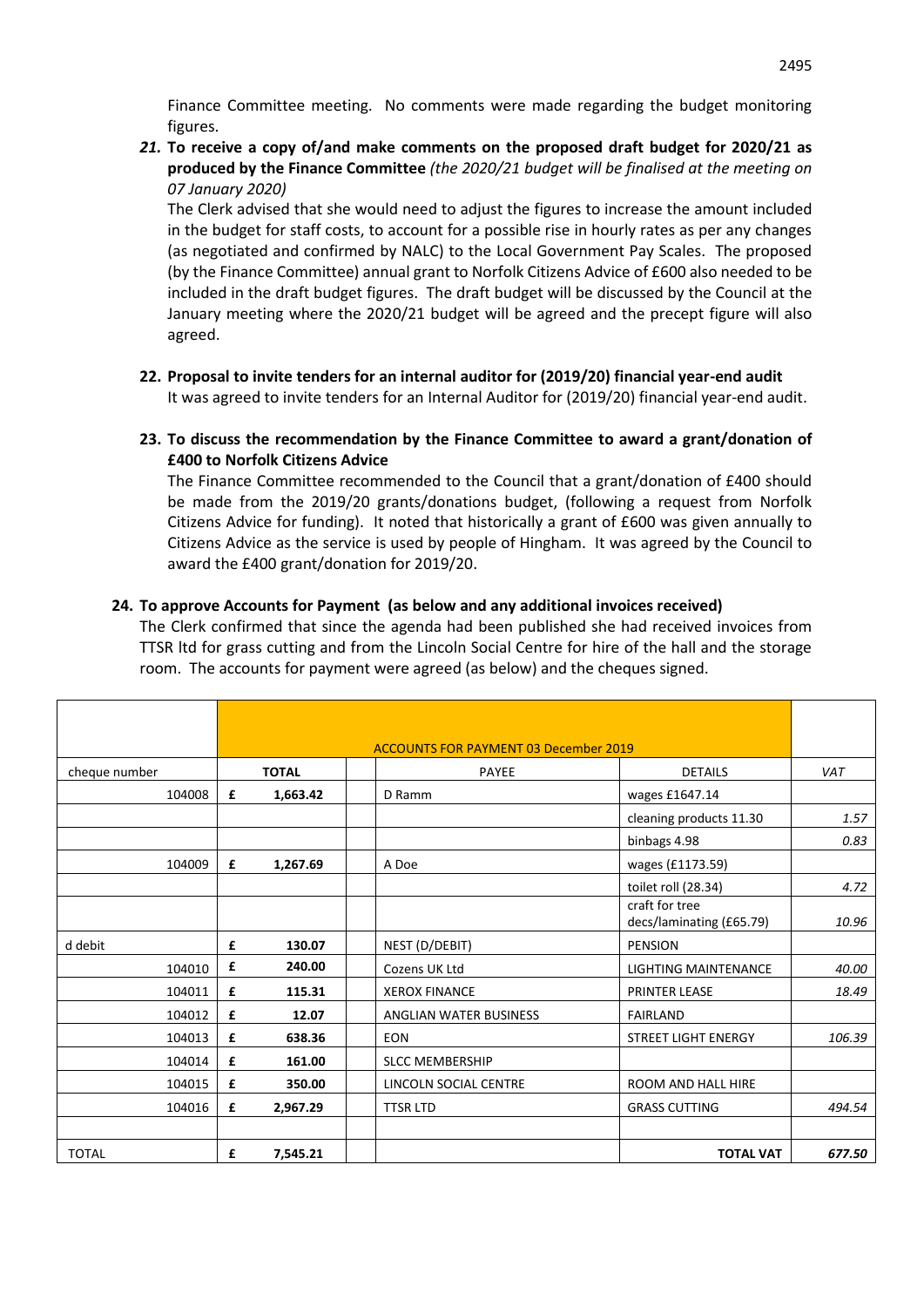**25. To confirm that the newly co-opted Councillor has received a copy of the Good Councillor Guide, Code of Conduct, Standing Orders and Financial Regulations.** 

Cllr Field confirmed that she had received electronic copies the Good Councillor Guide, Code of Conduct, Standing Orders and Financial Regulations.

**26. For the newly Co-opted Councillor to receive the "Registration of Pecuniary and Other Interests" forms - which must be completed, signed and returned to the Clerk by 31 December 2019**

A paper copy of the form was given to Cllr Field at the meeting and the Clerk asked for Cllr Field to advise when the form was complete so that arrangements could be made to collect/deliver it in time for it to be forwarded to South Norfolk Council.

**27. To discuss/agree a response to the Norfolk Fire and Rescue Service's draft Integrated Risk Management -Plan (IRMP) for 2020-2023. – consultation**

The following points were raised with regard to the submission of a response to the consultation:

- It was noted that proposal 4 (maintain specialist water rescue capability) should be supported, as Norfolk is (in general) low lying with an abundance of water courses (and large stretches of coast line). Also the weather is seemingly becoming more "severe" and with "global warming", occurrences of heavy rainfall and flooding may become more frequent.
- Proposal 3. (Provide Co-responding) should be supported provided that it is not seen as a replacement for the efficient and timely deployment of the ambulance service in a medical emergency. Medical emergencies are varied and often complex with (for example) underlying medical conditions that could impact on the treatment required. It was noted that the local fire station personnel have recently helped in a medical emergency at the local shop while awaiting the ambulance service.
- Proposal 1. (Strengthen community fire protection services), it was suggested that the Council should welcome opportunities to work with the local fire station personnel to try to ensure that more local households have adequate fire prevention and home fire risk checks and the Council may be able to work jointly with the fire service and fire safety volunteers to run local training and information days for the community covering things such as, use of the town's defibrillator and home safety.
- Proposal 2. (new concept of operations) and Proposal 5. (Change the way performance is measured against emergency response standards – to follow national standard), should be supported as these would hopefully ensure that the correct degree of service, vehicle number and type and personnel are available to provide the best level of service available.

Cllrs are to forward any further thoughts to the Clerk in time for a submission to be made by 10<sup>th</sup> December.

## **28. To discuss/agree the details of the bid for Norfolk County Council Parish Partnership funding –project - Fairland Crossroad feasibility study.**

A copy of the draft bid was forwarded to Cllrs prior to the meeting. Cllrs asked for concerns regarding difficulty for pedestrians to cross the road at the Fairland Crossroads (B1108 and Attleborough Road) and the concerns regarding parking on the Dereham Road part of the Fairland (close to the crossroad junction) to be added to the bid document. The Clerk will add these concerns to the bid document prior to its submission by December  $6<sup>th</sup>$ .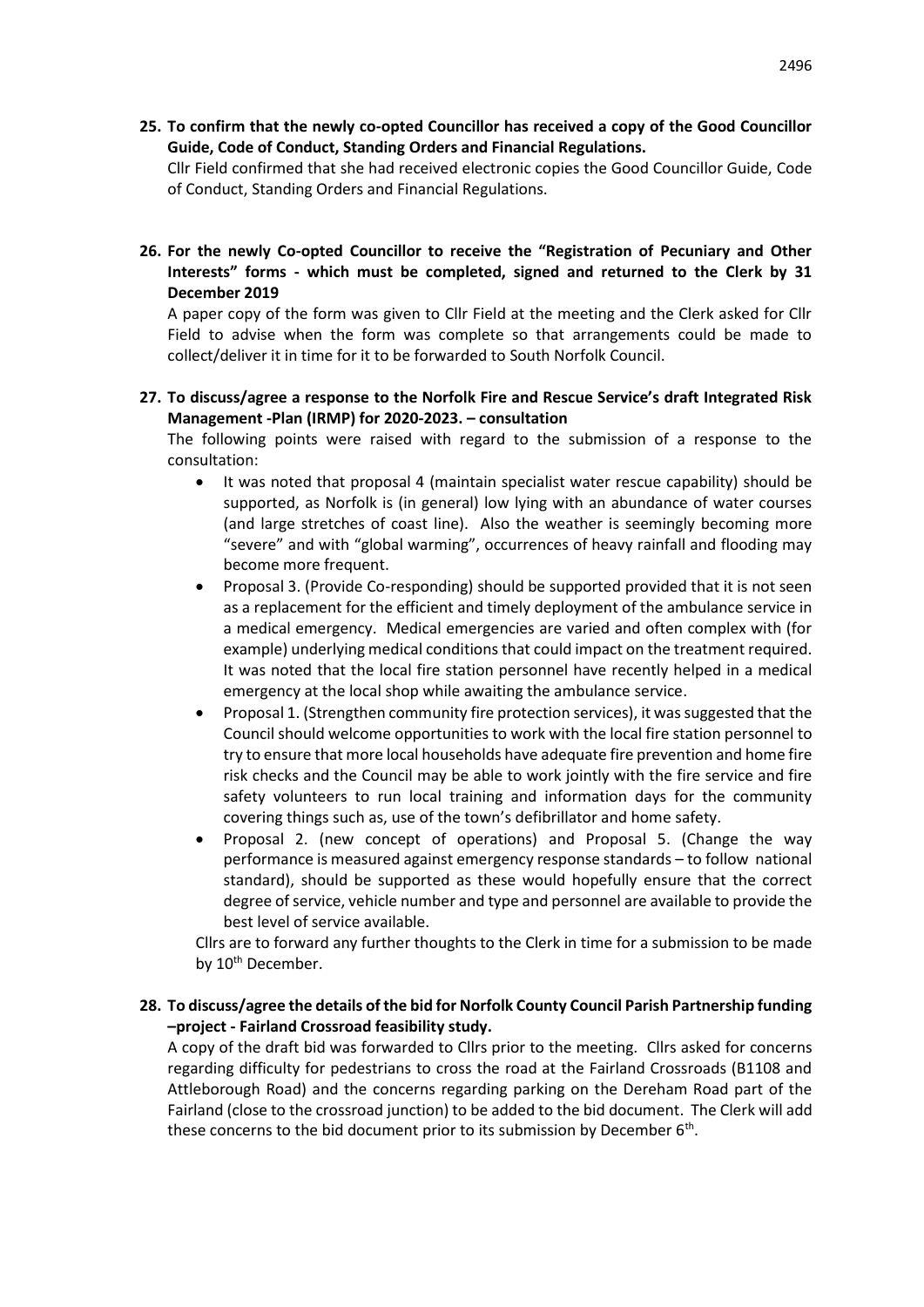**29. To consider/discuss the following proposals regarding footway lighting**

# **It is proposed that:**

**a) a condition survey is undertaken of each of the footway lights owned by Hingham Town Council**

**b) advice is sought regarding the conversion of the footway lights to LEDs**

**c) quotes are obtained for the conversion of the lights to be converted to LEDs and sources of funding explored to enable the council to assess the feasibility of converting all its footway lights to LEDs**

It was noted that a condition survey had been proposed some time ago but was voted against. It was also advised that there are still approximately 33 concrete columns remaining that were installed in the 1960's and the Council has 15 LED's currently. It was also noted that the existing lighting stock (non LED) is of different types, (i.e not a standard type for all columns). It was suggested that LED's are more reliable and should therefore reduce the cost of maintenance as well as electricity costs.

It was confirmed that BEE Anglia (who NALC had suggested as a source of funding for LED's) do not provide funding for Councils, although interest free loans would most likely be available.

It was agreed that a condition survey should be undertaken on the existing footway lighting stock followed by advice and quotations regarding converting/replacing the lights to LED.

# **30. To discuss the provision of training for Councillors**

It was suggested at the previous meeting that the Clerk could give some basic training to Cllrs, which she confirmed she is happy to do if Cllrs can give an idea of what training they require. The Clerk also advised that the Good Councillor guide was a useful source of information. It was suggested that all Councillors should have some Chairmanship training.

It was also suggested that training on Planning would also be helpful. (The Clerk will enquire with SNC to see if they provide any training).

The Clerk also advised that the NALC website was also a good source of information with legal topic notes/briefings.

**31. Proposal to write to the bowls club to ask them to remove their sign instructing players/visitors to use the Fairland green as the bowls club car park**

It was agreed to write to the bowls club to ask them to remove the sign.

**32. To discuss the request/petition for a new dog waste bin on Greenacre Road/Primrose Road**  *(petition was presented to the Council in June 2019 – following the Council's decision against a request for such a dog waste bin in April 2019 -6 months have elapsed allowing this to now be placed on the agenda***)**

It was noted that the cost of the emptying the dog waste bins by South Norfolk Council will only increase. The Clerk confirmed that she had not received any further complaints regarding dog fouling in the Primrose Road area. It was also noted that residents should report instances of dog fouling to South Norfolk Council and it would be a deterrent if SNC were to prosecute offenders. It was agreed by the Council that their position had not changed and that a new dog waste bin should not be installed.

**33. To receive the NALC briefing and template Disciplinary and Grievance procedure for consideration for adoption at the Town Council meeting of 07 January 2020** This was forwarded to all Cllrs prior to the meeting. The Clerk asked for them to take a look at the document prior to the meeting in January.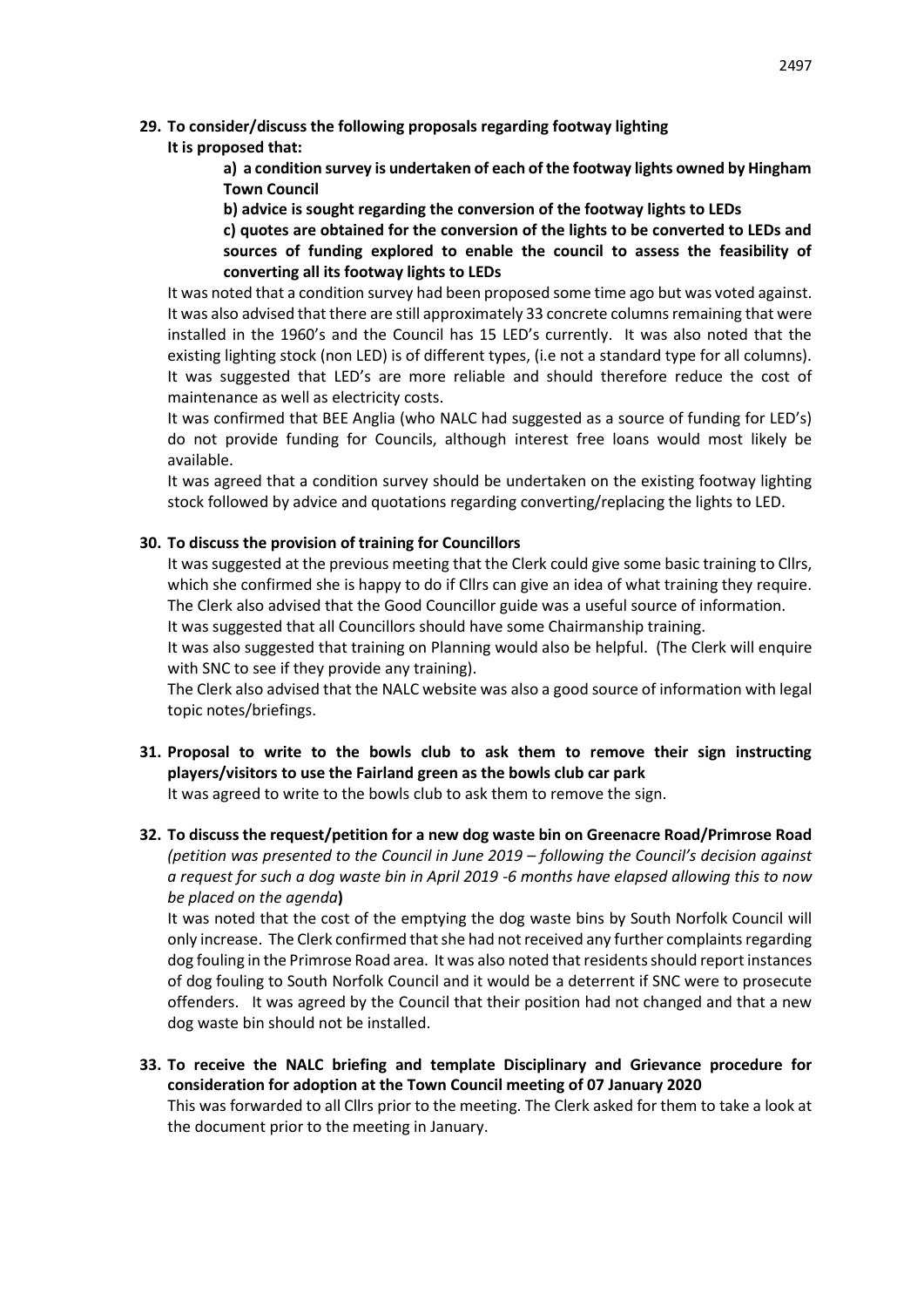**34. To receive and discuss the response from Norfolk County Council Highways regarding the request for road markings by the pedestrian island, to indicate no parking** 

The response from the NCC Highway engineer was forwarded to Cllrs prior to the meeting. It was noted that the response was a refusal to install any road markings at the location as they were not (in his view) required or necessary. The Council asked the Clerk to respond to again request road marking, the Clerk asked for Cllrs to obtain any photographic evidence possible of vehicles parking in the vicinity of the pedestrian island to support the request.

## **35. To propose items for the next agenda (meeting date 07 January 2019)**

In addition to the items already noted to be on the January agenda (budget/precept/ Disciplinary and Grievance procedure), it was requested that the Council have a discussion regarding Climate Change at the next meeting.

**36. 'Exclusion of the Press and Public under the Public Bodies (Admission to Meetings) Act 1960 to discuss the following matters:'** 

*The following agenda item contains personal information and is therefore confidential*  It was agreed to request that the public leave the meeting.

**37. To receive confirmation of compliance with the re-enrolment duties regarding the Work Place Pension Scheme**

The Clerk advised that under the workplace pension scheme the employer has an obligation to re-enrol employees not in a pension scheme, every 3 years. She advised that she had reenrolled herself as per this requirement, and had made the relevant declaration to the Pension Regulator.

## **The meeting ended at 9.15pm**

Signed ………………………………………………………………………….Chairman 07 January 2020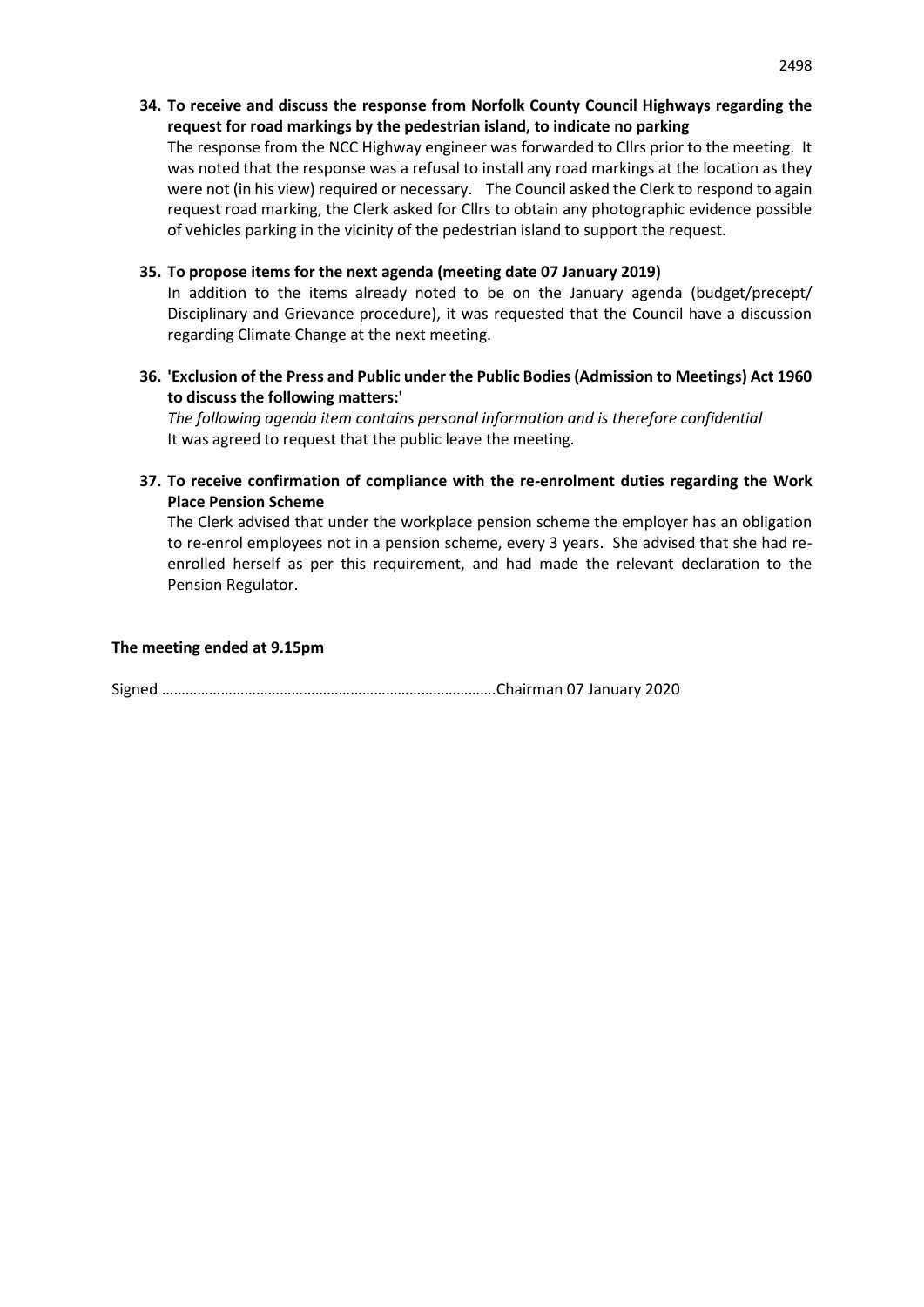# **Clerks Report for 03.12. 2019**

| <b>MIN</b>    | Update                                                                                                                                                                                                                                                                                                                                                                                                                                                                 |  |  |  |  |  |
|---------------|------------------------------------------------------------------------------------------------------------------------------------------------------------------------------------------------------------------------------------------------------------------------------------------------------------------------------------------------------------------------------------------------------------------------------------------------------------------------|--|--|--|--|--|
|               | Matters Arising From the minutes of the meeting on 05.11.19                                                                                                                                                                                                                                                                                                                                                                                                            |  |  |  |  |  |
| 24            | New bank mandate/cheque signatories<br>Cllr Shingfield and Cllr Amey have completed the required forms - the change of mandate form has been<br>given to the bank for scanning to the mandate team.                                                                                                                                                                                                                                                                    |  |  |  |  |  |
| 26 and<br>4.3 | Concerns regarding the changes to bus route number 3 and the bus breakdowns/late buses- a letter has<br>been sent to Konectbus (copies to County Cllr Dewsbury)                                                                                                                                                                                                                                                                                                        |  |  |  |  |  |
| 28            | Tree Survey - A letter has been sent the Hingham Playing Field Association regarding the oak tree in the<br>car park, to be discussed at their next committee meeting.<br>A letter will be sent to the PCC with regard to tree works in the church yard - in time for their next<br>meeting in January.                                                                                                                                                                |  |  |  |  |  |
| 30            | Santa's Grotto in now up on the Fairland                                                                                                                                                                                                                                                                                                                                                                                                                               |  |  |  |  |  |
| 31            | The children from Hingham Primary School have made Christmas Tree decorations - and the tree is now<br>up in the Market Place and beautifully decorated - the social media regarding the tree has been very<br>positive and complimentary -                                                                                                                                                                                                                            |  |  |  |  |  |
| 35            | Staff wage review - a letter has been sent to the handyman/cleaner regarding the incremental pay<br>increase                                                                                                                                                                                                                                                                                                                                                           |  |  |  |  |  |
| 36            | The Church wall -(car park area) - no further contact has been made by the builder following the request<br>by the Clerk for an up to date quotation and notification of the deposit required.                                                                                                                                                                                                                                                                         |  |  |  |  |  |
|               | <b>Other Updates</b>                                                                                                                                                                                                                                                                                                                                                                                                                                                   |  |  |  |  |  |
|               | The new grit bin is now in place on Church Street - Thank you to Cllr Shingfield                                                                                                                                                                                                                                                                                                                                                                                       |  |  |  |  |  |
|               | Renumbering of Street Lights - the Clerk has advised the contractor that a quotation is required, but a definitive list<br>of HTC footway columns is needed first - the list is being worked on by Cllr Dore and the Clerk                                                                                                                                                                                                                                             |  |  |  |  |  |
| church        | The Clerk has agreed to decorate a church window again this year on behalf of the Town Council - this year's<br>window will be "the three wise men bearing gifts of gold, frankincense and myrrh" - Window display is now in the                                                                                                                                                                                                                                       |  |  |  |  |  |
|               | Market Place Payphone – complaint letters to BT, SNC and OFCOM sent – Trevor Holden from SNC had<br>acknowledged the letter and will respond in time for the January meeting<br>BT have are still arguing that the payphone was not a public payphone as it is on Town Council owned land and<br>believed they acted in "good faith" removing the payphone following the email from the planning officer— but have<br>advised that they will "escalate" the complaint. |  |  |  |  |  |
|               | Moving the litter bin on the Market Place - the Clerk has approached a local company to see if they are able to<br>assist with this, and they have advised that if they can help they will!!                                                                                                                                                                                                                                                                           |  |  |  |  |  |
|               | Parking on the Fairland grass - the hedging has been planted - thank you to Cllr Dore, Cllr Eldridge, Cllr Sykes and<br>the Handyman - the entrance remains roped off and is still very muddy- do not park on the grass signs to be priced<br>and a lockable bollard to be investigated -                                                                                                                                                                              |  |  |  |  |  |
|               | Extension of Cemetery Driveway and turning circle - The Clerk has spent some time in the cemetery looking at the<br>area that would be required to extend the driveway $-$ the area is very extensive $-$ and the clerk is concerned about<br>the application of such a large area of tarmac - (environmental and cost)                                                                                                                                                |  |  |  |  |  |
|               |                                                                                                                                                                                                                                                                                                                                                                                                                                                                        |  |  |  |  |  |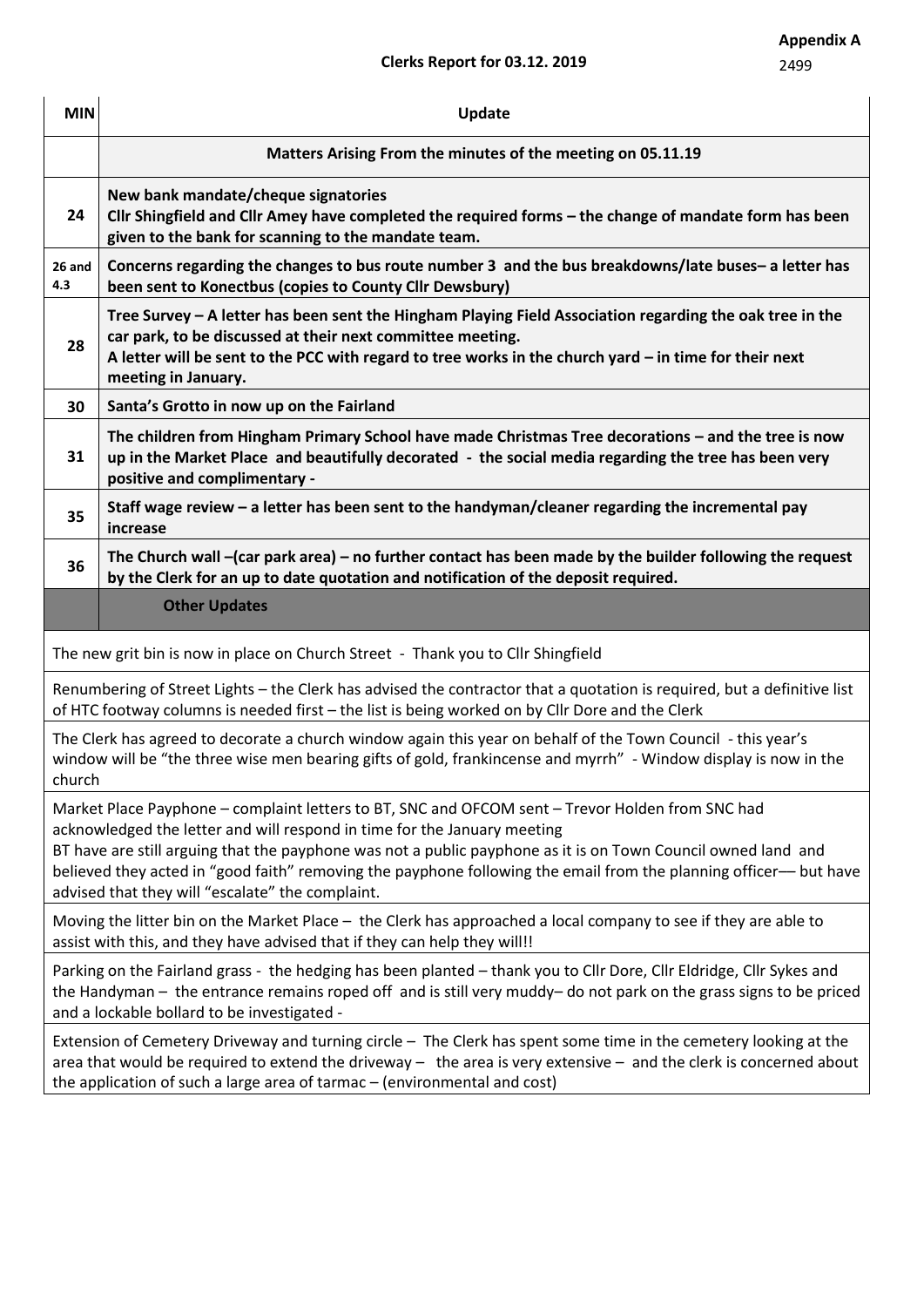There may be other more appropriate solutions – including a shorter tarmac extension followed by "matting" under the grass surface (and possibly a tarmac path for better pedestrian/disability access), and leaving the existing grass as a driveway over the old cemetery area - advice is needed from a funeral director with regard to vehicles used. The use of the driveway (as in frequency) for funerals is minimal – therefore the grass should not become too worn from being driven on - this requires a lot of further thought to ensure the Council have a cost effective but long term solution for the future use of the cemetery .

Need for a bollard to protect a headstone – hedging has been planted to protect the headstone

Outstanding work from the last round of tree works - A copy of the relevant pages of the tree survey has been forwarded to the contractor who undertook the tree work (as per their request) so they can compare with the schedule of work they undertook – this has been chased and has been passed to the department manager – chased again – The Contractor has requested a site meeting – the Clerk will try to avoid this and insist that the outstanding work be carried out – still to be resolved –

The Clerk has asked for this to be resolved without delay (FAO the manager) either by the work being undertaken or a refund being given - The Manager has not responded !

# OUTSTANDING ISSUES

Church Clock – advice /quotations will be sought in the new year.

Talley Alley light - A meeting with the lighting contractor to discuss possible solutions will be arranged

Staff/Cllr communication/relationship protocol to be drafted

Skate Park surface repairs – the Clerk has spoken with a ground maintenance officer from a local company who has advised that the surface joins could be "banded". Enquiries to be made with contractors as to feasibility and cost of this suggestion

Risk Assessment - improvements to and new draft to be finalised

Communications Policy to be finalised

Cemetery fees discretion policy

Fee discretionary policy to be finalised and bought back to a future Town Council meeting.

Re-siting of the Town Council notice board – a suitable place is to be found in the Market Place and an assessment to be made on the usability of the existing notice board if it is possible for it to be moved

2 steel liners for the Market Place bins to be ordered – need to re measure the inside of the bin – (liners available at a reasonable price are a slightly different size to the existing ones (by mm's)

"Please do not park on the grass" signs to be priced/depending location of installation of bike racks

Commemorative Plaque for the Fairland Bus shelter – To be ordered.

Report prepared 02.12.19 – does not include Matters Arising when the item is on the forthcoming meeting's agenda

Crime Figures –https://www.police.uk/norfolk/D12/crime – October 2019 on or near Mill Corner – Other Theft 1 The Fields- Violence and sexual offences 1 Lincoln Avenue - Public order 1 Violence and sexual offences 3 Norwich Street - Anti-social behaviour 1 Public order 1 Violence and sexual offences 1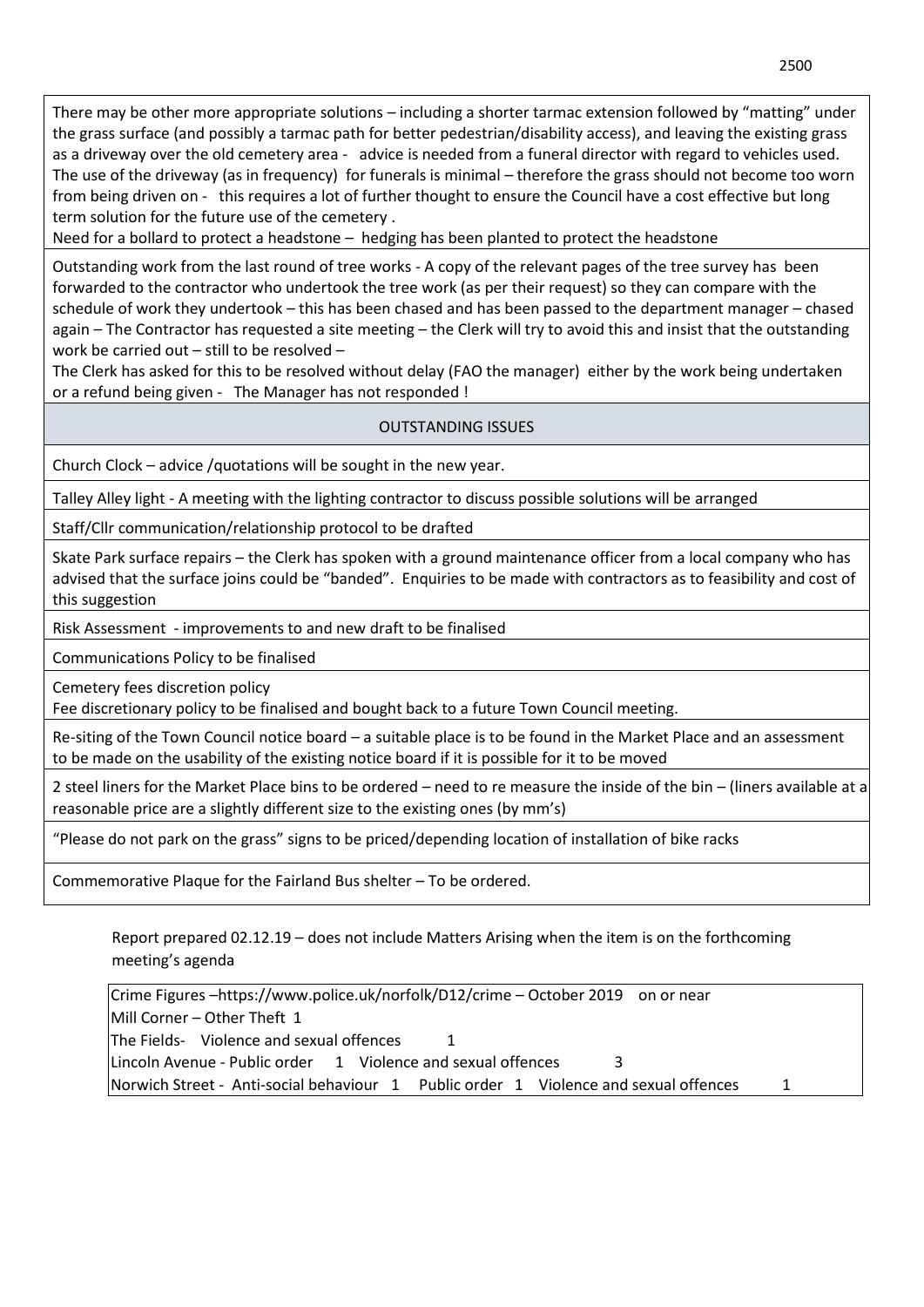#### **Appendix B**

#### **HINGHAM TOWN COUNCIL**

*DRAFT MINUTES OF THE HINGHAM TOWN COUNCIL FINANCE COMMITTEE MEETING HELD ON TUESDAY 19 NOVEMBER 2019 IN THE LINCOLN HALL.* 

*PRESENT Cllr Eldridge (Chairman) Cllr Dore Cllr Amey Cllr Sykes Clerk – Alison Doe*

*No members of the public were present*

- *1. Apologies for absence, Cllr Dunnett was unable to attend as she was attending the meeting of the Hingham charity Committee (as the Town Council representative).*
- *2. Declarations of interests with regard to items on the agenda and to consider requests for dispensations. Cllr Eldridge declared a non-pecuniary interest in agenda item 7, and asked for a dispensation to be able to speak on this agenda item. This was agreed.*

#### *3. Public participation.*

*There were no members of the public present. (n.b the cashbook and budget monitoring spreadsheets were made available for public inspection).*

- *4. Accuracy of the Minutes of the Finance Committee meeting of 16 July 2019. The minutes of the meeting of the Finance Committee meeting of 16 July 2019 were agreed as correct and signed by the Chairman.*
- *5. Matters arising from the minutes of the meeting of 16 July 2019. There were no matters arising from the minutes of the Finance Committee meeting of 16 July 2019.*

#### *6. To undertake the Budget Monitoring (April-September 2019) (see appendix A)*

*The Finance Committee considered the figures for payments and receipts April to September 2019. The Clerk confirmed that the income for the toilet cleaning (from SNC) and grass cutting (NCC) allocated in adhoc income was for 2018/19 and was paid late (during April 2019). The Clerk also confirmed that she is to invoice Norfolk County Council for the annual grass cutting payment (2019/20) and the Hingham Playing Field Association for the rent. She also advised that the cleaning income from South Norfolk Council as set in the budget (2019/20) was not applicable as the toilet transfer had taken place since the budget was set, and the commuted sum and renovation money had been received from SNC. The 2019/20 toilet costs will be taken from the commuted sum.*

*The Clerk also stated that the Cemetery income was quite low as there had not been many interments and none for non-residents for which the higher fees would apply.* 

#### *7. To discuss the request for financial support from Norfolk Citizens Advice*

*Norfolk Citizens Advice had written to the Town Council to request financial assistance, the Council referred the request to the Finance Committee for discussion and a recommendation. Cllr Eldridge explained the organisational changes that had recently taken place within Citizens Advice, which had resulted in Mid Norfolk branches merging with Norfolk Citizens Advice. During the changes, Citizens Advice lost some funding sources and are now seeking funding to help provide advice to an increasing number of clients. Citizens Advice now offer debt advice and help for Universal Credit applicants, and are seeking to further offer help by additional face to face hours as well as telephone and email advice. It was queried as to how any grant given would specifically benefit people of Hingham. Cllr Eldridge explained that although the money would not be ring-fenced locally by branch, all of the nearby*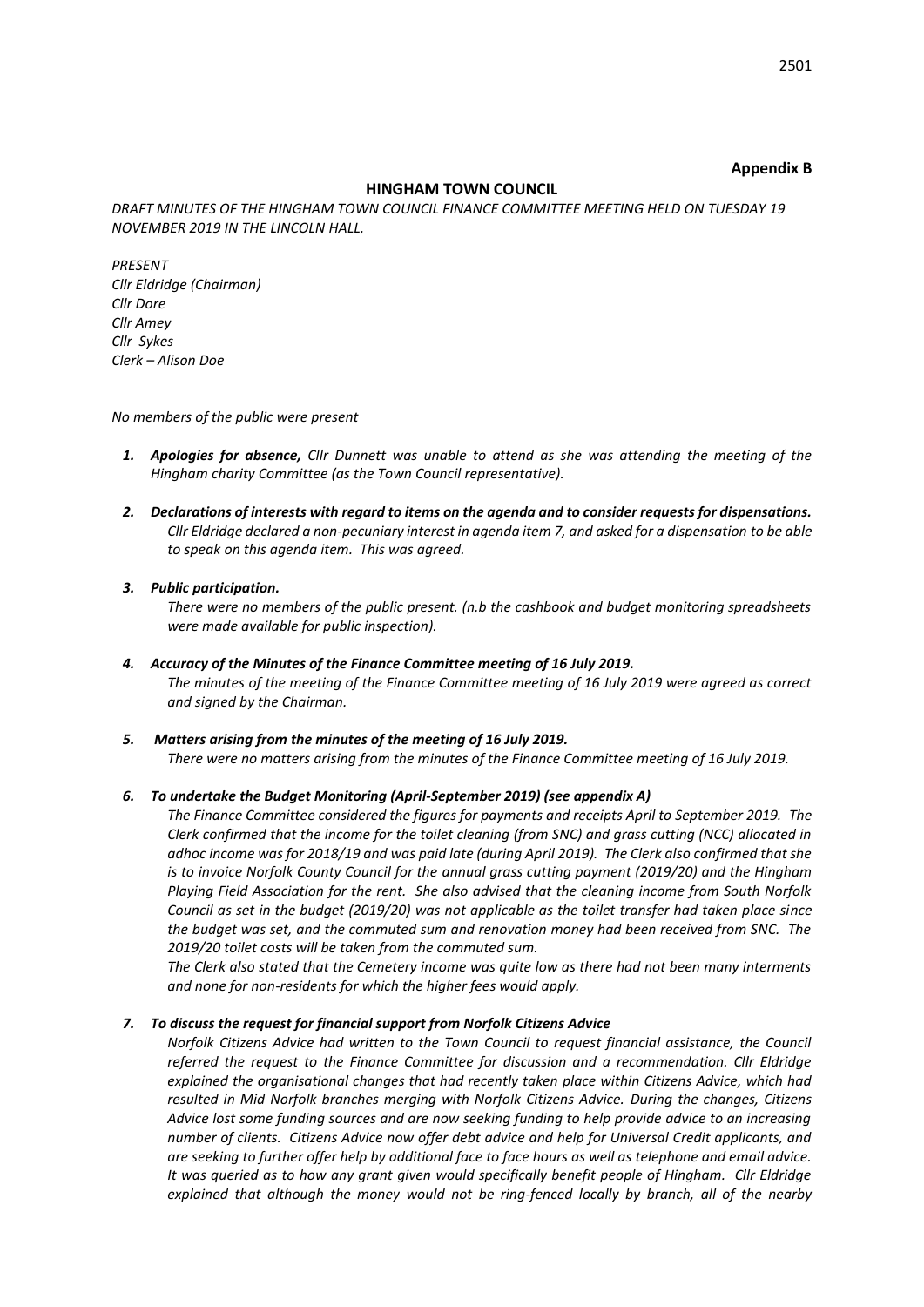*branches (Attleborough, Dereham, Watton and Wymondham) see clients from the Hingham area, and funding would not only help to keep those (and all) branches running but help to increase the assistance available via telephone and email.* 

*The Clerk confirmed that there was £1010.00 left in the general grants and donations budget. It was agreed to recommend to the Council that a grant of £400 should be given to the Norfolk Citizens Advice (from 2019/20 budget) and that an amount of £600 should be included as a grant for the Norfolk Citizens Advice in the 2020/21 budget, as a separate item to the general Grants and Donations budget.*

#### *8. To discuss/receive an update on the bank mandate change*

*The Clerk advised that she had not received confirmation that Cllr Foord was still agreeable to being a cheque signatory, therefore she had obtained new forms with only Cllr Amey and Cllr Shingfield named as the new cheque signatories.* 

*(Cllr Amey and Cllr Shingfield completed and signed the forms prior to the committee meeting commencing).*

#### *9. To undertake the preliminary budget setting for 2020/21 (see appendix B)*

*The Finance Committee considered the figures for money spent April – September 2019. The Clerk had produced an initial budget suggestion for 2020/21, outlining where the budget figures needed to be increased or could be decreased (on 2019/20 figures).*

*The Clerk suggested that the budget figure to cover the cost of dog waste bin emptying could be reduced from £600 to £525 to account for the change to once weekly emptying), and to reduce the footway lighting maintenance budget from £4000 to £3000 as savings will be made by using the new contractor. It was also suggested that the following budget figures would need to be increased (See Appendix A for figures):*

*Handyman's salary, Cleaner's salary and Clerk's salary – to cover changes in the pay scales as advised by NALC, and any incremental rises awarded to employees.*

*Employer's contributions for NI and Pension - to cover increases in wages.*

*The issue of the budget for the toilets was discussed, the Clerk provided the expenditure figures to date for the toilets and it was agreed to include the predicted cost of the toilets (1920/21) in the budget, therefore retaining the commuted sum to cover any future unexpected maintenance expense.*

*The Committee agreed to suggest to the Council that a £600 grant specifically for Citizens Advice should be included in the budget (in addition to the general grants and donations budget).*

*The footway lighting budget was discussed with regard to replacing the existing (non LED) lighting with LED's to save energy long term – Cllr Dore will forward some information regarding funding to the members of the Finance Committee.*

*With regard to the figures for receipts – The Clerk suggested removing the figure for rent from the fair as they had not visited Hingham for some time and to include a figure of £20.00 for the CBF investment fund (which it was explained had been set up by relatives to provide funds the upkeep or a grave).*

*The Clerk suggested increasing the amount of interest expected, from £100 to £150, as although a large proportion of the CIL money had been spent (therefore reducing the amount of money held in the accounts), the "toilet fund" had since been paid and would receive interest on the balance. The Clerk suggested reducing the budget for expected cemetery fees, it is yet to be seen if the opening of the nearby crematorium would decrease the amount of interments taking place in Hingham cemetery, but this is possible.* 

*All of the suggested amendments were agreed by the Committee*

*The Clerk will check the figure for the Chairman's Allowance with SNC prior to the budget being finalised by the Council in January.*

#### *10. To undertake the internal financial check.*

*A random sample of transactions were cross referenced – between the cashbook, paying in book, cheque book, minutes, receipt book and invoices. No errors were found.*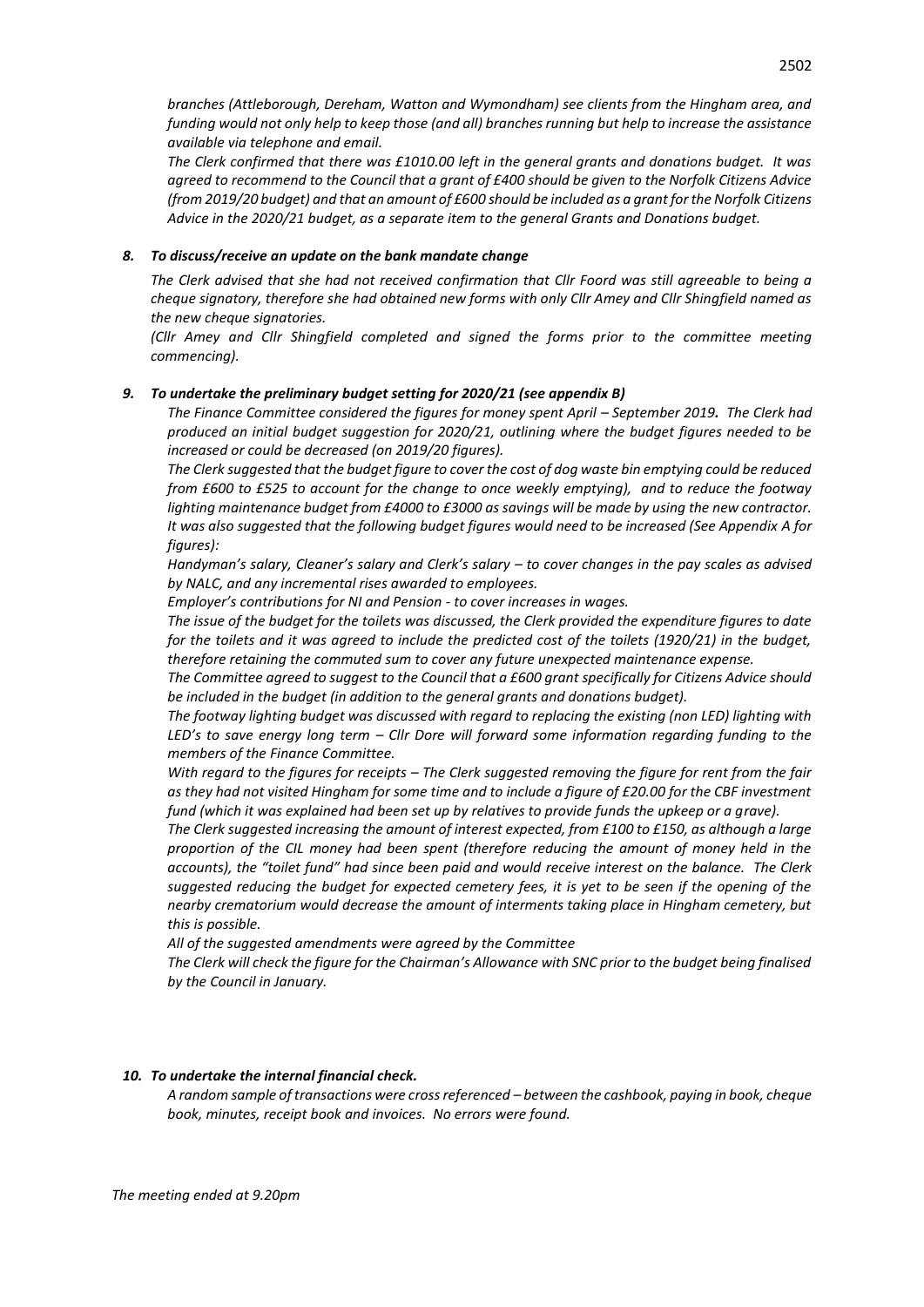APPENDIX A to *DRAFT MINUTES OF THE HINGHAM TOWN COUNCIL FINANCE COMMITTEE MEETING HELD ON TUESDAY 19 NOVEMBER 2019 IN THE LINCOLN HALL.* 

## *BUDGET MONITORING APRIL – SEPTEMBER 2019*

*BUDGET MONITORING - AGENDA ITEM 6*

*RECEIPTS - APRIL – SEPT 2019*

|                 | 2019/20 Budget as agreed 02 January 2019                   |                |                       |
|-----------------|------------------------------------------------------------|----------------|-----------------------|
| % OF BUDGET     |                                                            |                |                       |
| <b>RECEIVED</b> |                                                            | budget         |                       |
|                 | General income not including CIL and EVENTS or VAT REFUNDS |                | <b>TOTAL RECEIVED</b> |
| 100.00% Precept |                                                            | £67,000.00     | £67,000.00            |
|                 | 157.93% Interest                                           | £100.00        | £157.93               |
|                 | 42.57% Cemetery charges                                    | £3,500.00      | £1,490.00             |
|                 | 0.00% HPFA rent                                            | £100.00        | £0.00                 |
|                 | <b>Rent from Fair</b>                                      | £0.00          | £0.00                 |
|                 | Fee from SNC for cleaning toilets f                        | $N/A \mid n/a$ |                       |
|                 | 0.00% Fee from NCC for grasscutting                        | £3,619.29      | £0.00                 |
|                 |                                                            |                |                       |
| 92.37%          | <b>BUDGET TOTAL</b>                                        | £74,319.29     | £68,647.93            |
|                 |                                                            |                |                       |
|                 |                                                            |                |                       |
|                 | other ad hoc income -                                      |                |                       |
|                 | <b>VAT RECLAIM</b>                                         |                | £0.00                 |
|                 | <b>CIL</b>                                                 |                | £1,208.62             |
|                 | <b>NCC - COMMMUNTY CAR</b>                                 |                | £180.00               |
|                 | CBF INVESTMENT 132001129S                                  |                | £17.86                |
|                 | <b>EVENTS</b>                                              |                | £0.00                 |
|                 | <b>HINGHAM SOC - TREES</b>                                 |                | £80.97                |
|                 | SND 2018/19 TOILET CLEANING LATE PAYMENT                   |                | £3,426.96             |
|                 | NCC 2018.19 GRASS CUTTING LATE PAYMENT                     |                | £3,746.48             |
|                 | <b>SNC TOILETS</b>                                         |                | £37,570.00            |
|                 | <b>OVERALL TOTAL RECEIVED</b>                              | £114,878.82    |                       |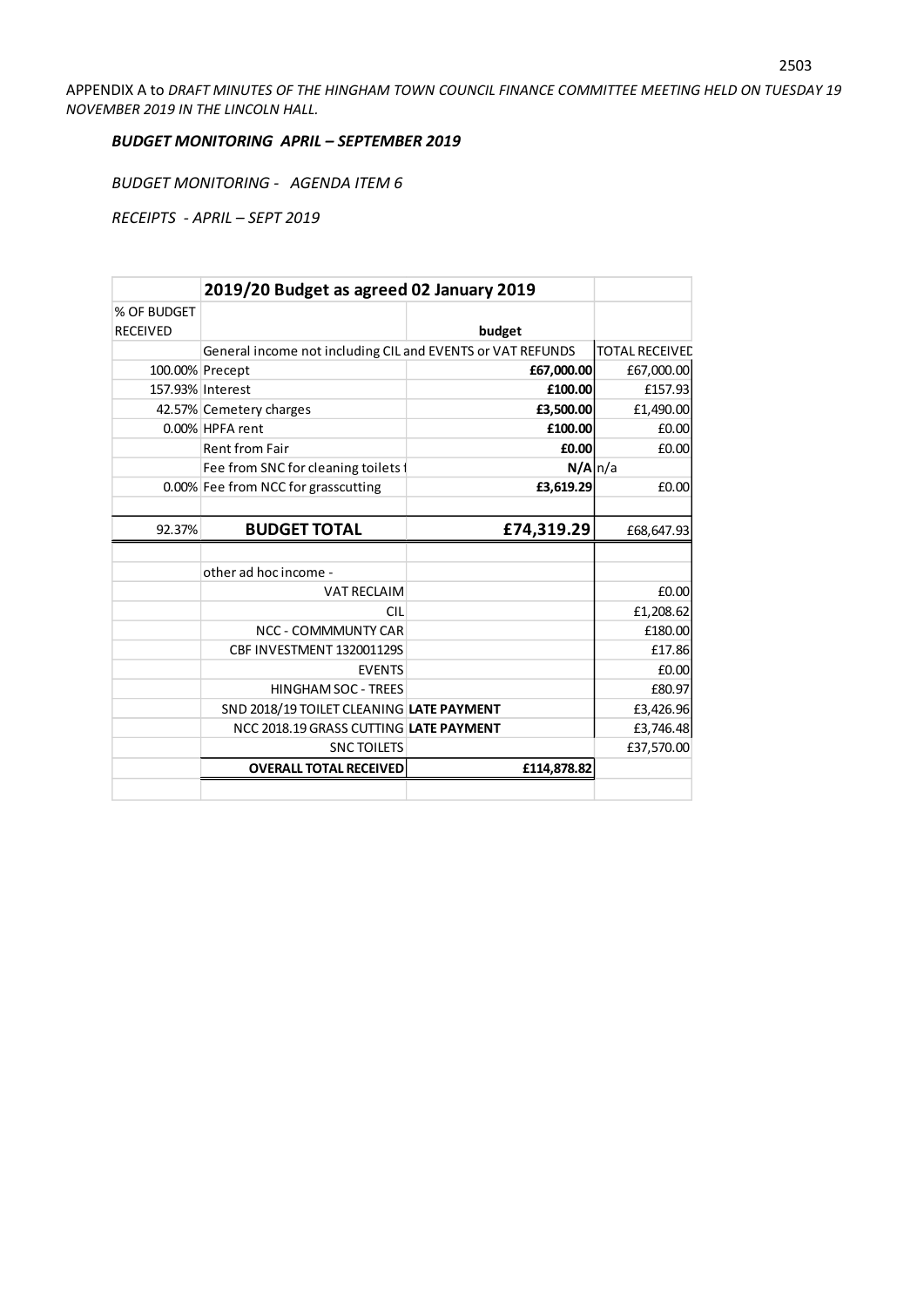## *BUDGET MONITORING –*

## *PAYMENTS – APRIL – SEPTEMBER 2019*

| % OF BUDGET<br><b>SPENT</b> | General projected expenditure not including CIL, CAPITAL,<br><b>EVENTS or RESERVES</b> |            |            |            |              |
|-----------------------------|----------------------------------------------------------------------------------------|------------|------------|------------|--------------|
|                             |                                                                                        |            | <b>NET</b> | <b>VAT</b> | <b>TOTAL</b> |
| 12.30%                      | Contingency                                                                            | £5,000.00  | £614.99    | £123.01    | £738.00      |
|                             | <b>Footway lighting</b>                                                                |            |            |            |              |
| 44.07% <b>Energy</b>        |                                                                                        | £7,000.00  | £3,085.18  | £617.42    | £3,702.60    |
|                             | 35.65% Maintenance                                                                     | £4,000.00  | £1,425.80  | £285.15    | £1,710.95    |
|                             | 0.00% Repairs                                                                          | £1,000.00  | £0.00      |            | £0.00        |
|                             | 17.93% Replacements                                                                    | £3,000.00  | £538.00    | £107.60    | £645.60      |
|                             |                                                                                        |            |            |            |              |
| 33.66%                      | <b>TOTAL</b>                                                                           | £15,000.00 | £5,048.98  | £1,010.17  | £6,059.15    |
|                             | <b>Open spaces</b>                                                                     |            |            |            |              |
|                             | 45.46% Handyman salary                                                                 | £7,500.00  | £3,409.60  |            | £3,409.60    |
|                             | 44.96% Grasscutting                                                                    | £11,000.00 | £4,945.50  | £989.08    | £5,934.58    |
|                             | 2.02% Trees, ditches                                                                   | £4,000.00  | £80.97     |            | £80.97       |
|                             | 62.51% Maintenance/equipment/COVER                                                     | £100.00    | £62.51     | £3.12      | £65.63       |
|                             | 0.00% Church Yard repairs/Maintenance                                                  | £500.00    | £0.00      |            | £0.00        |
|                             | 0.00% Cemetery refurbishment                                                           | £300.00    | £0.00      |            | £0.00        |
|                             | 18.00% Cemetery / memorial repairs                                                     | £1,000.00  | £180.00    |            | £180.00      |
|                             | 68.50% Skatepark                                                                       | £100.00    | £68.50     | £13.70     | £82.20       |
|                             | 0.00% Church Lights                                                                    | £60.00     | £0.00      |            | £0.00        |
| $0.00\%$ signs              |                                                                                        | £200.00    | £0.00      |            | £0.00        |
| 35.33%                      | <b>TOTAL</b>                                                                           | £24,760.00 | £8,747.08  | £1,005.90  | £9,752.98    |
|                             | <b>Amenities</b>                                                                       |            |            |            |              |
| 0.00%                       | Church clock repairs,                                                                  |            |            |            |              |
|                             | maintenance                                                                            | £500.00    | £0.00      |            | £0.00        |
|                             | 0.00% Bus shelters                                                                     | £2,000.00  | £0.00      |            | £0.00        |
|                             | 0.00% Community car scheme                                                             | £2,500.00  | £0.00      |            | £0.00        |
|                             | 0.00% Christmas tree, lights                                                           | £300.00    | £0.00      |            | £0.00        |
|                             | Town sign<br>Rates, cemetery, water inc                                                | £0.00      | £0.00      |            | £0.00        |
| 36.93%                      | fairland stand pipe                                                                    | £140.00    | £51.70     |            | £51.70       |
|                             | 0.00% Dog bin emptying                                                                 | £600.00    | £0.00      |            | £0.00        |
|                             | replacement bins                                                                       |            |            |            |              |
| 0.00%                       | (dog/litter/grit)                                                                      | £200.00    | £0.00      |            | £0.00        |
|                             |                                                                                        |            |            |            |              |
| 0.83%                       | <b>TOTAL</b>                                                                           | £6,240.00  | £51.70     | £0.00      | £51.70       |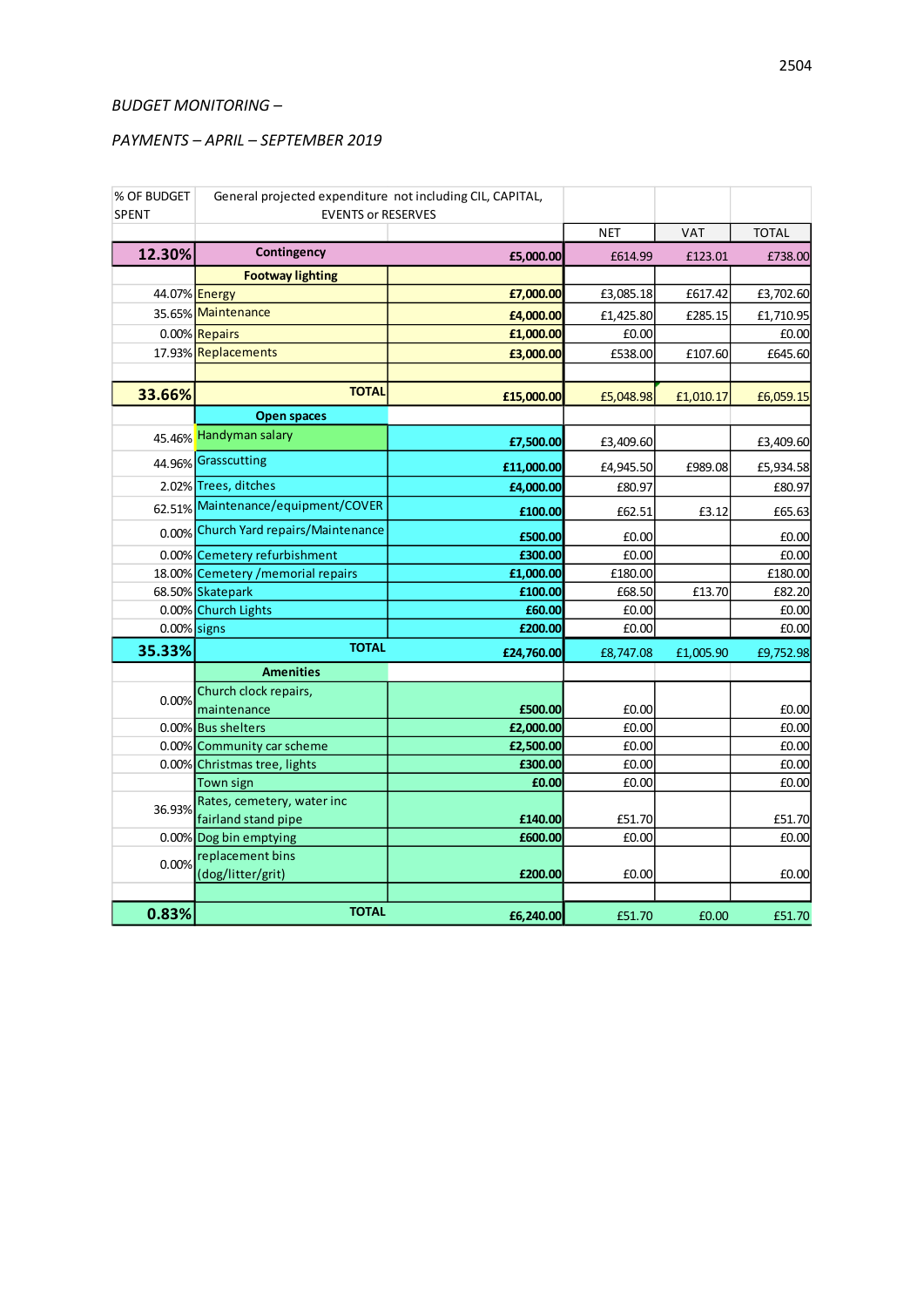|              | <b>Administration</b>              |            |            |           |            |
|--------------|------------------------------------|------------|------------|-----------|------------|
|              | 48.76% Clerk's salary              | £12,700.00 | £6,192.00  |           | £6,192.00  |
|              | 100.00% website                    | £35.00     | £35.00     |           | £35.00     |
|              | 5.76% Stationery, post, phone      | £200.00    | £11.52     |           | £11.52     |
|              | 100.00% Chair's allowance          | £374.00    | £374.00    |           | £374.00    |
|              | 48.85% NI - employers contribution | £600.00    | £293.12    |           | £293.12    |
|              | 90.79% Insurance                   | £2,000.00  | £1,815.72  |           | £1,815.72  |
|              | 0.00% storage room hire            | £250.00    | £0.00      |           | £0.00      |
|              | 38.89% Hall hire                   | £450.00    | £175.00    |           | £175.00    |
|              | 54.39% Subs/training               | £750.00    | £407.93    |           | £407.93    |
| 21.88% Audit |                                    | £600.00    | £131.25    |           | £131.25    |
|              | 0.00% Advertising/publicity        | £800.00    | £0.00      |           | £0.00      |
|              | 0.00% Elections                    | £800.00    | £0.00      |           | £0.00      |
|              | 66.67% Payroll admin fees          | £120.00    | £80.00     |           | £80.00     |
| 29.70%       | Printing costs lease and metered   |            |            |           |            |
|              | printing)                          | £650.00    | £193.06    | £37.74    | £230.80    |
|              | 37.76% PENSION                     | £150.00    | £56.64     |           | £56.64     |
|              | <b>CLERKS ALLOWANCE</b>            |            |            |           |            |
| 100.00%      | <b>HEATING/ELEC ETC</b>            | £216.00    | £216.00    |           | £216.00    |
| 48.23%       | <b>TOTAL</b>                       | £20,695.00 | £9,981.24  | £37.74    | £10,018.98 |
|              | <b>Grants and Donations</b>        |            |            |           |            |
| 0.00%        |                                    | £2,000.00  | £0.00      |           | £0.00      |
|              |                                    |            |            |           |            |
| 0.00%        | <b>TOTAL</b>                       | £2,000.00  | £0.00      | £0.00     | £0.00      |
|              | <b>S137</b>                        |            |            |           |            |
|              | 0.00% general                      | £100.00    | £0.00      |           | £0.00      |
|              | 0.00% Automated Defibrillator      | £200.00    | £0.00      |           | £0.00      |
|              |                                    |            |            |           |            |
| 0.00%        | <b>TOTAL</b>                       |            |            |           |            |
|              |                                    | £300.00    | £0.00      | £0.00     | £0.00      |
|              |                                    |            |            |           |            |
| 33.03%       | <b>TOTAL</b>                       | £73,995.00 | £24,443.99 | £2,176.82 | £26,620.81 |

|        |                                   |           | <b>NET</b> | <b>VAT</b> | <b>TOTAL</b> |
|--------|-----------------------------------|-----------|------------|------------|--------------|
|        | OTHER - NOT PART OF THE BUDGET    |           |            |            |              |
|        |                                   |           | £0.00      |            | £4,676.00    |
|        | <b>CIL</b>                        |           | £0.00      |            | £0.00        |
|        | <b>DRIVEWAY</b>                   |           | £23,380.00 | £4,676.00  | £28,056.00   |
|        | <b>SKATEPARK</b>                  |           | £3,435.00  |            | £3,435.00    |
|        |                                   |           | £0.00      |            | £0.00        |
|        |                                   |           | £0.00      |            | £0.00        |
|        |                                   |           | £0.00      |            | £0.00        |
|        |                                   |           | £0.00      |            | £0.00        |
|        | <b>EVENTS</b>                     |           | £0.00      |            | £0.00        |
|        |                                   |           | £0.00      |            | £0.00        |
|        |                                   |           | £0.00      |            | £0.00        |
|        |                                   |           | £0.00      |            | £0.00        |
|        |                                   |           | £0.00      |            | £0.00        |
|        | <b>RESERVES</b>                   |           | £0.00      |            | £0.00        |
|        |                                   |           | £0.00      |            | £0.00        |
|        |                                   |           |            |            |              |
| 65.72% | Toilet cleaning products/ holiday |           |            |            |              |
|        | cover                             | £569.00   | £373.94    | £48.04     | £421.98      |
|        | 51.91% Toilet cleaning salary     | £2,858.00 | £1,483.58  |            | £1,483.58    |
|        | <b>TOILET WATER</b>               |           | £63.82     |            | £63.82       |
|        | <b>TOILET ELECTRIC</b>            |           | £0.00      |            | £0.00        |
|        | TOILET REPAIRS/MAINTENANCE        |           | £0.00      |            | £0.00        |
|        | <b>TOILET LEGAL</b>               |           | £523.00    | £150.00    | £673.00      |
|        |                                   |           | £29,259.34 | £4,874.04  | £36,167.00   |
|        |                                   |           |            |            |              |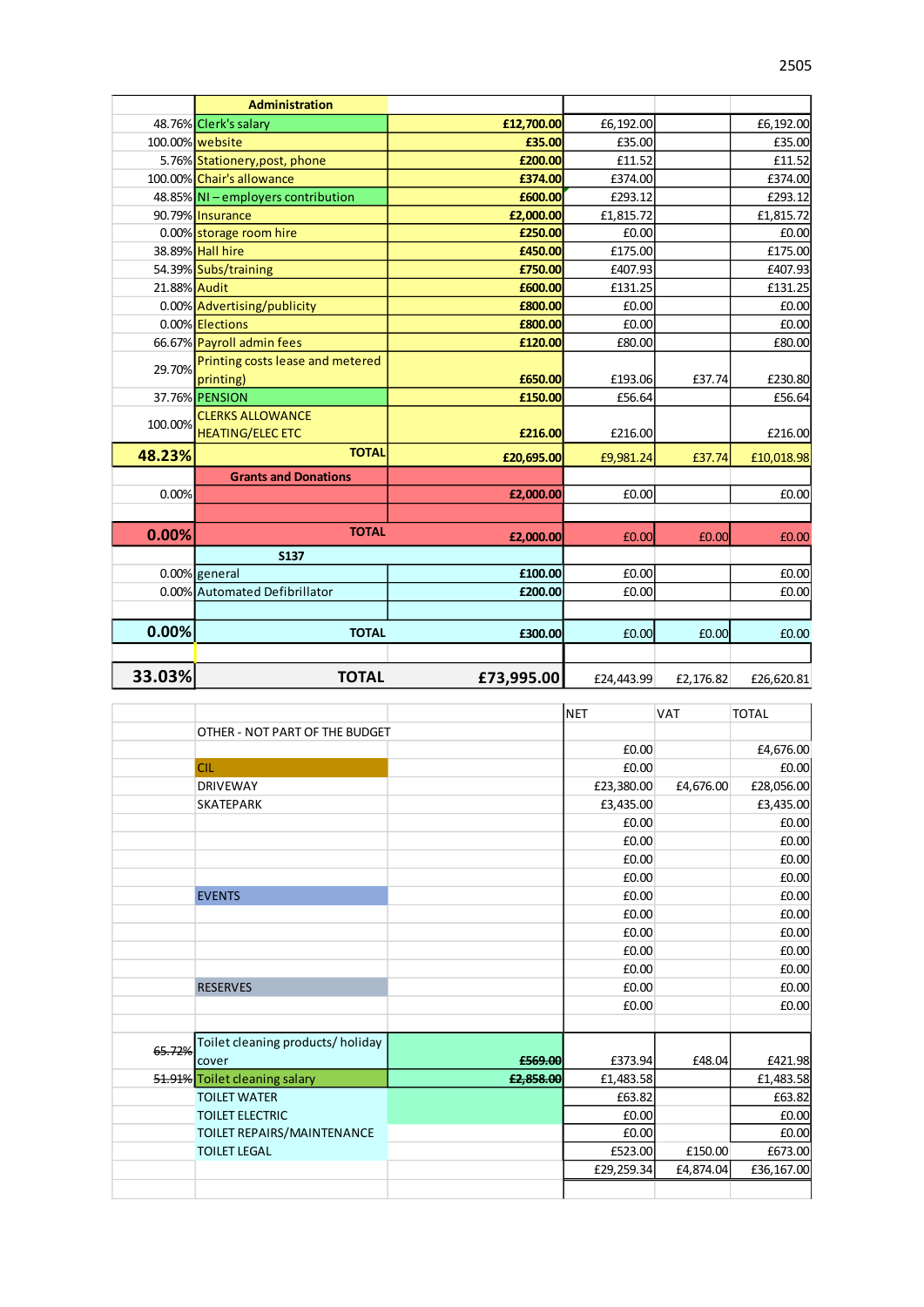# **APPENDIX B** to *DRAFT MINUTES OF THE HINGHAM TOWN COUNCIL FINANCE COMMITTEE MEETING HELD ON TUESDAY 19 NOVEMBER 2019 IN THE LINCOLN HALL. 2020/21 DRAFT - BUDGET SETTING - AGENDA ITEM 9*

#### **RECEIPTS**

|                 |                               |                           |                                    | 2019/20 Budget as agreed 02 January 2019                   |             |                       |
|-----------------|-------------------------------|---------------------------|------------------------------------|------------------------------------------------------------|-------------|-----------------------|
| TOTAL 2018/19 £ | <b>SUGGESTED FOR</b><br>20/21 | <b>NOTES</b>              | % OF BUDGET<br><b>RECEIVED REC</b> |                                                            | budget      | <b>APR-SEP 2019</b>   |
|                 |                               |                           |                                    | General income not including CIL and EVENTS or VAT REFUNDS |             | <b>TOTAL RECEIVED</b> |
| £61,000.00      |                               |                           |                                    | 100.00% Precept                                            | £67,000.00  | £67,000.00            |
| £380.98         | £150.00                       |                           |                                    | 157.93% Interest                                           | £100.00     | £157.93               |
| £3,500.00       | £3,000.00 REDUCE              |                           |                                    | 42.57% Cemetery charges                                    | £3,500.00   | £1,490.00             |
| £100.00         | £100.00                       |                           |                                    | 0.00% HPFA rent                                            | £100.00     | £0.00                 |
| £0.00           |                               | <b>REMOVE</b>             |                                    | Rent from Fair                                             | £0.00       | £0.00                 |
| £34.03          |                               | £20.00 ADD into budget    |                                    | CBF INVESTMENT 132001129S                                  |             |                       |
| see             | £3.746.48 CHANGE              | HAVE NOT BEEN NOTIFIED OF |                                    | 0.00% Fee from NCC for grasscutting                        | £3,619.29   | £0.00                 |
|                 | £7,016.48                     |                           | 92.37%                             | <b>BUDGET TOTAL</b>                                        | £74,319.29  | £68,647.93            |
|                 |                               |                           |                                    |                                                            |             |                       |
|                 |                               |                           |                                    | other ad hoc income -                                      |             |                       |
|                 |                               |                           |                                    | <b>VAT RECLAIM</b>                                         |             | £0.00                 |
|                 |                               |                           |                                    | <b>CIL</b>                                                 |             | £1,208.62             |
|                 |                               |                           |                                    | NCC - COMMMUNTY CAR                                        |             | £180.00               |
|                 |                               |                           |                                    | CBF INVESTMENT 132001129S                                  |             | £17.86                |
|                 |                               |                           |                                    | <b>EVENTS</b>                                              |             | £0.00                 |
|                 |                               |                           |                                    | HINGHAM SOC - TREES                                        |             | £80.97                |
|                 |                               |                           |                                    | SND 2018/19 TOILET CLEANING LATE PAYMENT                   |             | £3,426.96             |
|                 |                               |                           |                                    | NCC 2018.19 GRASS CUTTING LATE PAYMENT                     |             | £3,746.48             |
|                 |                               |                           |                                    | <b>SNC TOILETS</b>                                         |             | £37,570.00            |
|                 |                               |                           |                                    | <b>OVERALL TOTAL RECEIVED</b>                              | £114,878.82 |                       |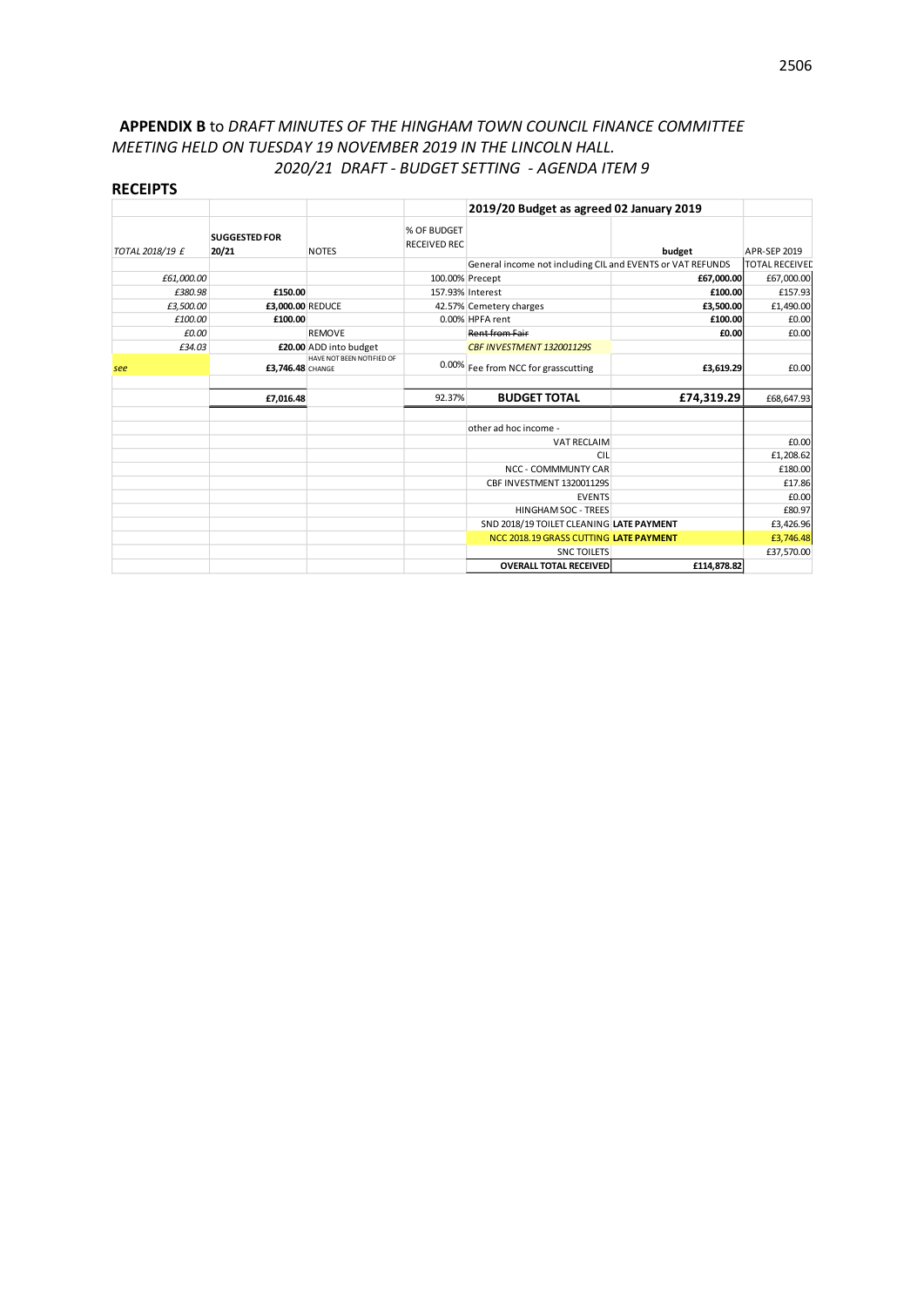# *2020/21 DRAFT - BUDGET SETTING - AGENDA ITEM 9*

# *PAYMENTS*

| What was spent from |                      |                             | % OF BUDGET    | General projected expenditure              |            |              |           |              |
|---------------------|----------------------|-----------------------------|----------------|--------------------------------------------|------------|--------------|-----------|--------------|
| budget TOTAL        | <b>SUGGESTED FOR</b> |                             | SPENT          | not including CIL, CAPITAL,                |            |              |           |              |
| 2018/19 £net        | 20/21                | <b>NOTES</b>                |                | <b>EVENTS or RESERVES</b>                  |            | APR-SEP 2019 |           |              |
|                     |                      |                             |                |                                            |            | <b>NET</b>   | VAT       | <b>TOTAL</b> |
| £358.33             | £5,000.00            |                             | 12.30%         | Contingency                                | £5,000.00  | £614.99      | £123.01   | £738.00      |
|                     |                      |                             |                | <b>Footway lighting</b>                    |            |              |           |              |
| £6,145.89           | £7,000.00            |                             | 44.07% Energy  |                                            | £7,000.00  | £3,085.18    | £617.42   | £3,702.60    |
| £2,941.92           | £3,000.00 REDUCE     |                             |                | 35.65% Maintenance                         | £4,000.00  | £1,425.80    | £285.15   | £1,710.95    |
| £250.00             | £1,000.00            |                             |                | 0.00% Repairs                              | £1,000.00  | £0.00        |           | £0.00        |
| £1,010.67           | £3,000.00            |                             |                | 17.93% Replacements                        | £3,000.00  | £538.00      | £107.60   | £645.60      |
|                     |                      |                             |                |                                            |            |              |           |              |
|                     |                      |                             | 33.66%         | <b>TOTAL</b>                               | £15,000.00 | £5,048.98    | £1,010.17 | £6,059.15    |
|                     |                      |                             |                | <b>Open spaces</b>                         |            |              |           |              |
| £6,755.84           |                      | £8,000.00 REF PAY RISE      |                | 45.46% Handyman salary                     | £7,500.00  | £3,409.60    |           | £3,409.60    |
| £9,697.80           |                      |                             | 44.96%         | Grasscutting                               |            |              | £989.08   | £5,934.58    |
|                     | £11,000.00           |                             |                | 2.02% Trees, ditches                       | £11,000.00 | £4,945.50    |           |              |
| £345.00             | £4,000.00            |                             |                | Maintenance/equipment/COVER                | £4,000.00  | £80.97       |           | £80.97       |
|                     |                      |                             | 62.51%         |                                            |            |              |           |              |
| £88.29              |                      | £200.00 INC. HOL. COV. BINS |                |                                            | £100.00    | £62.51       | £3.12     | £65.63       |
|                     |                      |                             | 0.00%          | Church Yard repairs/Maintenance            |            |              |           |              |
| £0.00               | £500.00              |                             |                |                                            | £500.00    | £0.00        |           | £0.00        |
| £0.00               | £300.00              |                             |                | 0.00% Cemetery refurbishment               | £300.00    | £0.00        |           | £0.00        |
| £0.00               | £1,000.00            |                             |                | 18.00% Cemetery / memorial repairs         | £1,000.00  | £180.00      |           | £180.00      |
| £66.50              | £100.00              |                             |                | 68.50% Skatepark                           | £100.00    | £68.50       | £13.70    | £82.20       |
| £60.00              | £60.00               |                             |                | 0.00% Church Lights                        | £60.00     | £0.00        |           | £0.00        |
| £0.00               | £200.00              |                             | $0.00\%$ signs |                                            | £200.00    | £0.00        |           | £0.00        |
|                     |                      |                             | 35.33%         | <b>TOTAL</b>                               | £24,760.00 | £8,747.08    | £1,005.90 | £9,752.98    |
|                     |                      |                             |                | <b>Amenities</b>                           |            |              |           |              |
|                     |                      |                             | 0.00%          | Church clock repairs,                      |            |              |           |              |
| £0.00               |                      | £500.00 OR £0 - FUND RAISE? |                | maintenance                                | £500.00    | £0.00        |           | £0.00        |
| £0.00               | £2,000.00            |                             |                | 0.00% Bus shelters                         | £2,000.00  | £0.00        |           | £0.00        |
| £0.00               | £2,500.00            |                             |                | 0.00% Community car scheme                 | £2,500.00  | £0.00        |           | £0.00        |
| £100.00             | £300.00              |                             |                | 0.00% Christmas tree, lights               | £300.00    | £0.00        |           | £0.00        |
| £0.00               | £0.00                |                             |                | Town sign                                  | £0.00      | £0.00        |           | £0.00        |
|                     |                      |                             | 36.93%         | Rates, cemetery, water inc                 |            |              |           |              |
| £682.01             | £140.00              |                             |                | fairland stand pipe                        | £140.00    | £51.70       |           | £51.70       |
| £700.00             |                      | £525.00 ONCE WEEKLY         |                | 0.00% Dog bin emptying<br>replacement bins | £600.00    | £0.00        |           | £0.00        |
|                     |                      |                             | 0.00%          |                                            |            |              |           |              |
| £391.75             | £200.00              |                             |                | (dog/litter/grit)                          | £200.00    | £0.00        |           | £0.00        |
|                     |                      |                             |                | <b>TOTAL</b>                               |            |              |           |              |
|                     |                      |                             | 0.83%          |                                            | £6,240.00  | £51.70       | £0.00     | £51.70       |